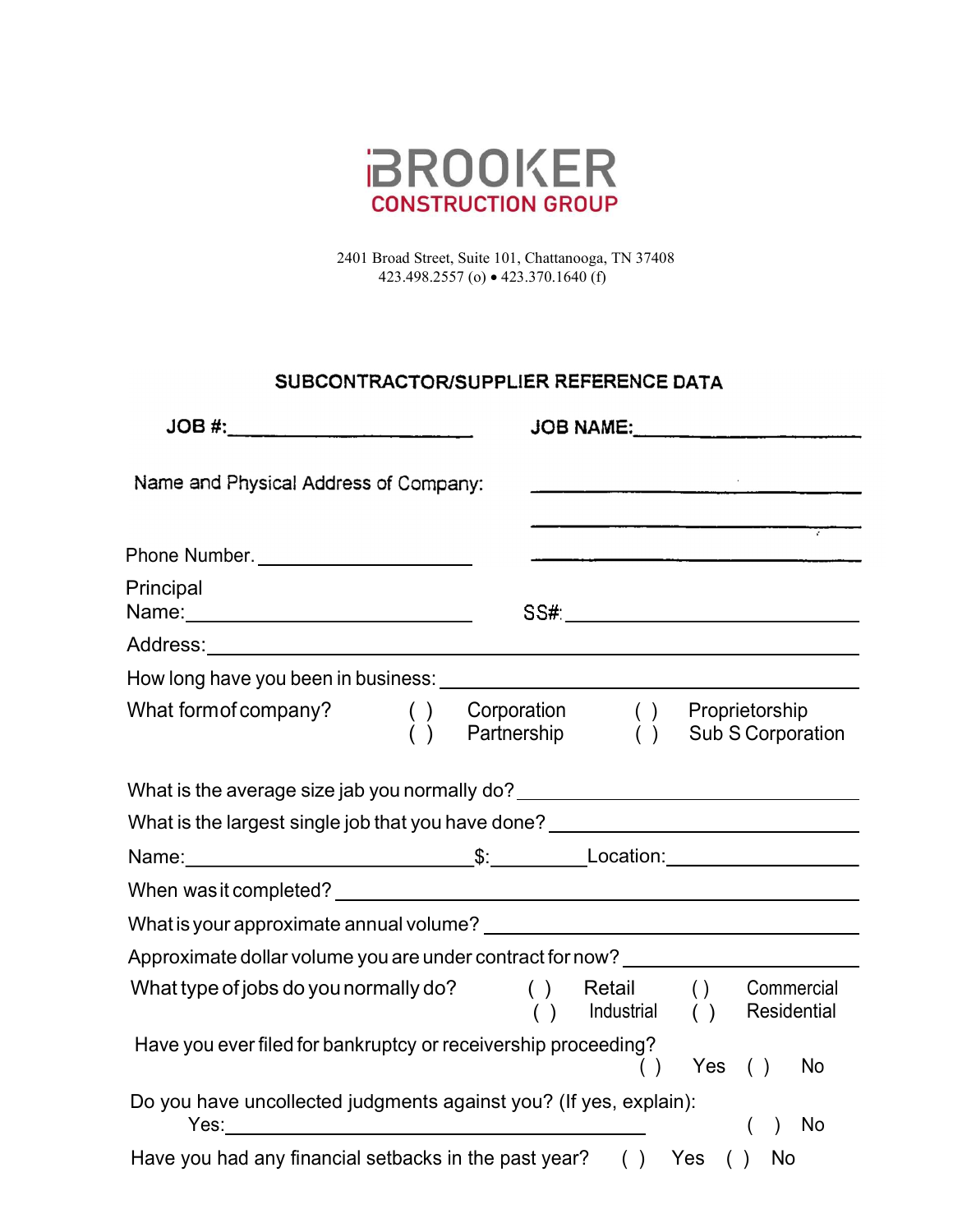| Do you carry liability insurance?                                                                                                                                              | Yes() No         |
|--------------------------------------------------------------------------------------------------------------------------------------------------------------------------------|------------------|
| Carrier:                                                                                                                                                                       | Agent:           |
| Is a financial statement available? Dated:<br>"(If yes, please provide a current financial report with this data sheet)<br>All information will be kept strictly confidential. | "Yes<br>No.      |
| Have you bonded work before?                                                                                                                                                   | No<br>Yes        |
| What was the largest project that you have done unbonded:                                                                                                                      |                  |
| Can you bond this project?                                                                                                                                                     | Yes<br><b>No</b> |
| Have any lawsuits been filed by or against you in the last three years? (If yes, explain)<br>Yes:                                                                              | No               |
|                                                                                                                                                                                |                  |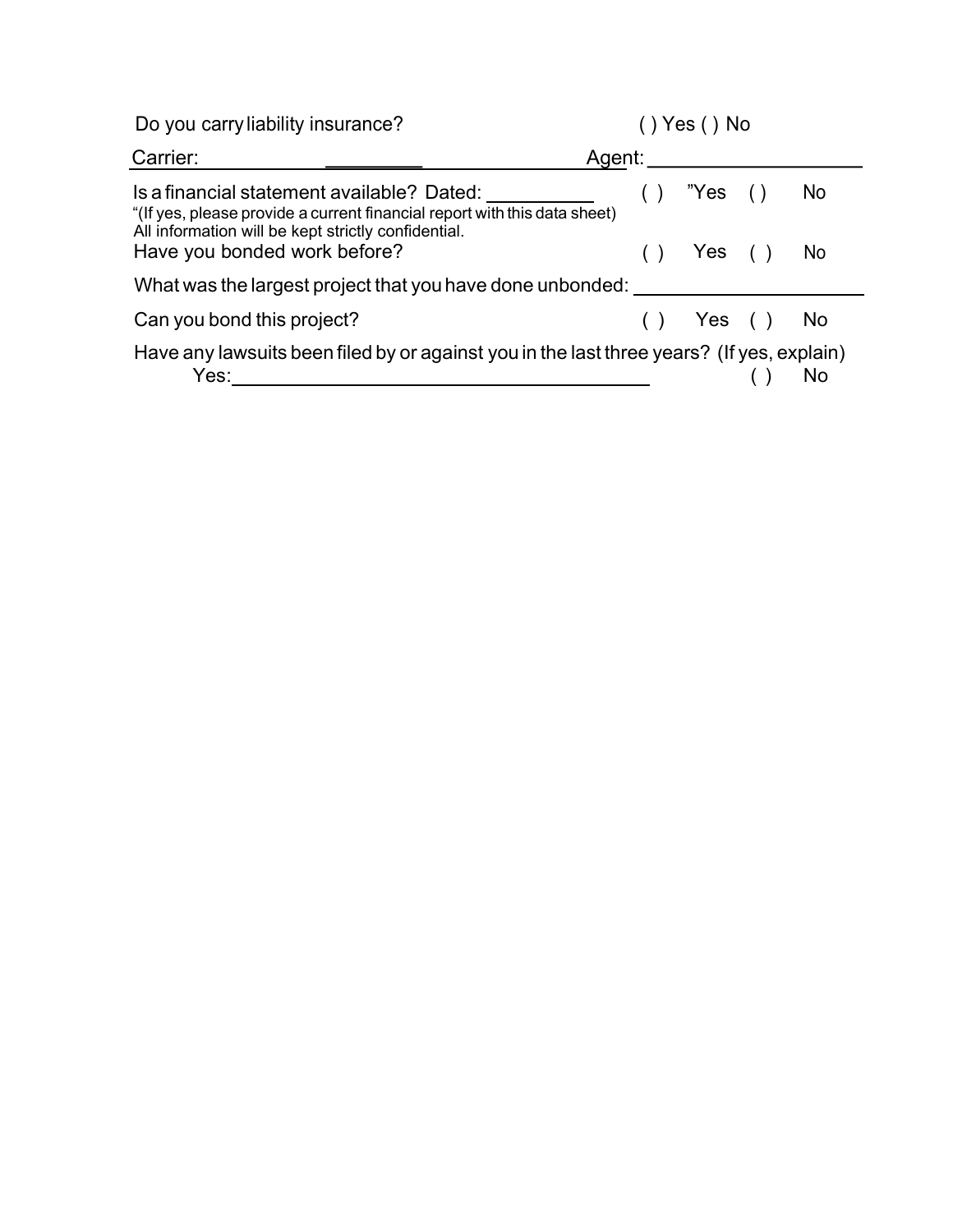## PLEASE LIST BELOW THE LAST THREE (3)PROJECTS COMPLETED BY YOUR FIRM:

| 1. | Name of Project:                              |  |  |  |  |  |
|----|-----------------------------------------------|--|--|--|--|--|
|    | Approximate 6 value for your portion of work: |  |  |  |  |  |
|    | <b>General Contractor's Name:</b>             |  |  |  |  |  |
|    | Representative:                               |  |  |  |  |  |
|    | Telephone Number.                             |  |  |  |  |  |

- 2. Name of Project: Approximate \$ value for your portion of work: \_\_\_\_\_\_\_\_\_\_\_\_\_\_\_\_\_\_\_\_\_\_\_\_\_\_\_\_\_\_\_\_\_\_ General Contractor's Name: Manual Contractor's Name: Manual Contractor's Name: Manual Contractor's Name: Manual Contractor's Name: Manual Contractor's Name: Manual Contractor's Name: Manual Contractor's Name: Manual Contra Representative: Telephone Number
- 3. Name of Project: Approximate S value for your portion of work: Genera1 Contractor's Name: 1988 Representative: Telephone Number.